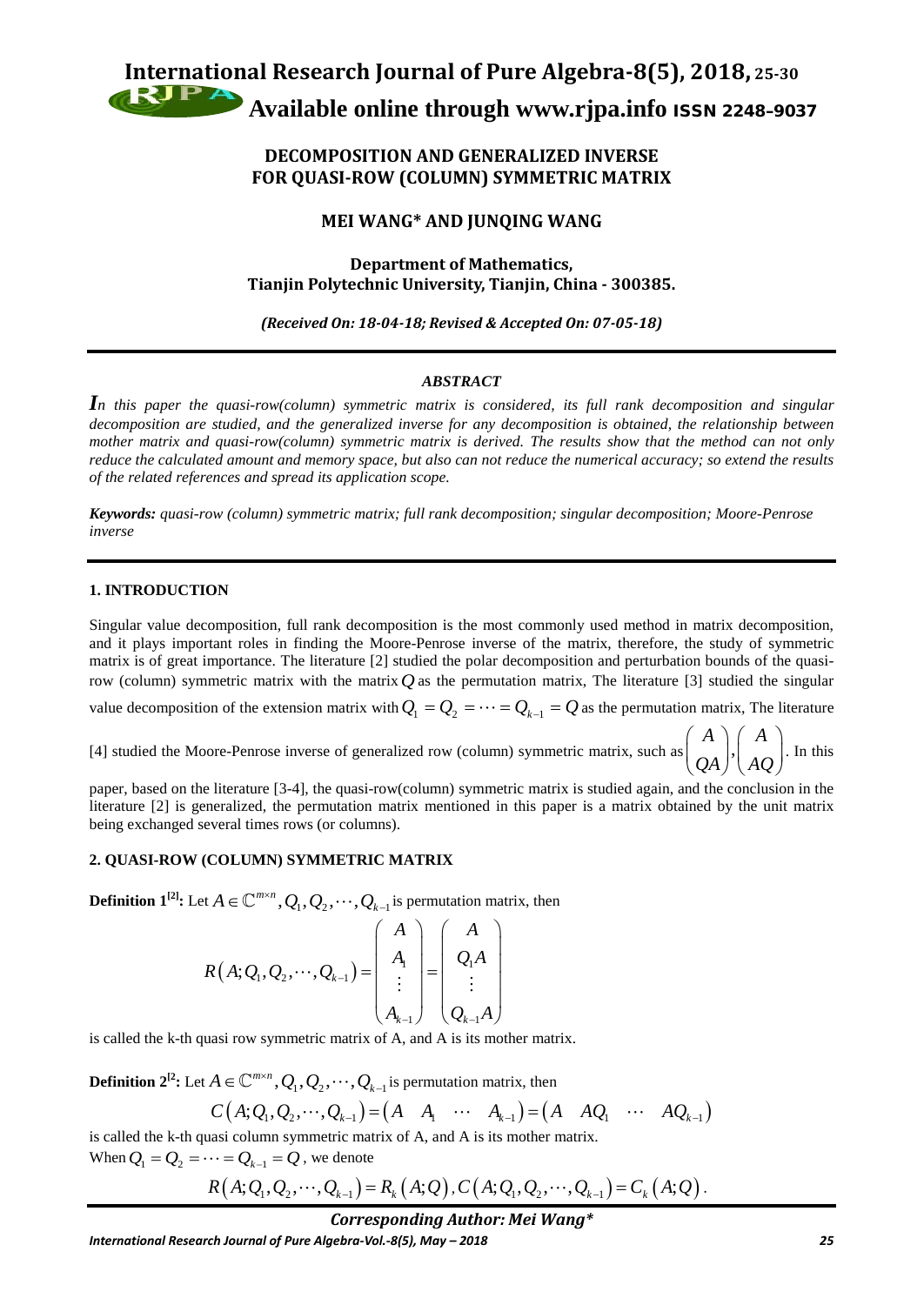#### *Mei Wang and Junqing Wang /*

*Decomposition and Generalized Inverse for Quasi-row (column) Symmetric Matrix / IRJPA- 8(5), May-2018.*

We can easily obtain that  $R_k(A;Q)$ ,  $C_k(A;Q)$  is the "continuation matrix" in the literature [3].

### **3. THE FULL RANK DECOMPOSITION AND GENERALIZED INVERSE FOR QUASI-ROW (COLUMN) SYMMETRIC MATRIX**

**Theorem 1:** Let the full rank decomposition of  $A \in \mathbb{C}^{m \times n}$  is  $A = FG$ ,

where  $F \in \mathbb{C}^{m \times r}$  is column full rank decomposition,  $G \in \mathbb{C}^{r \times n}$  is row full rank matrix, and  $rankA = rankF = rankG = r(r > 0)$ , then

$$
R(A; Q_1, Q_2, \cdots, Q_{k-1}) = \begin{pmatrix} F \\ Q_1 F \\ \vdots \\ Q_{k-1} F \end{pmatrix} G
$$

is the full rank decomposition of quasi row symmetric matrix.

**Proof:** According to the conditions, we have\n
$$
\begin{pmatrix}\nF \\
Q_1F \\
\vdots \\
Q_{k-1}F\n\end{pmatrix} \in \mathbb{C}^{km \times r}
$$
, by the rank preserving in the literature [2],\n
$$
rank \begin{pmatrix}\nF \\
Q_1F \\
\vdots \\
Q_{k-1}F\n\end{pmatrix} = rank F = r
$$
, so,\n
$$
\begin{pmatrix}\nF \\
Q_1F \\
\vdots \\
Q_{k-1}F\n\end{pmatrix}
$$
is column full rank matrix, from  $G \in \mathbb{C}^{r \times n}$ ,  $rank G = r$  is row full

rank matrix, such that

$$
\begin{pmatrix} F \ Q_i F \ \vdots \ Q_{k-1} F \end{pmatrix} G = \begin{pmatrix} FG \ Q_i FG \ \vdots \ Q_{k-1} FG \end{pmatrix} = \begin{pmatrix} A \ Q_1 A \ \vdots \ Q_{k-1} A \end{pmatrix} = R(A; Q_1, Q_2, \cdots, Q_{k-1}).
$$

**Theorem 2:** Let the full rank decomposition of  $A \in \mathbb{C}^{m \times n}$  is  $A = FG$ , where  $F \in \mathbb{C}^{m \times r}$  is column full rank decomposition,  $G \in \mathbb{C}^{r \times n}$  is row full rank matrix, and  $rankA = rankF = rankG = r(r > 0)$ , then

$$
C(A; Q_1, Q_2, \cdots, Q_{k-1}) = F(G \ GQ_1 \ \cdots \ GQ_{k-1})
$$

is the full rank decomposition of quasi column symmetric matrix.

**Proof:** According to the conditions, we have  $\begin{pmatrix} G & GQ_1 & \cdots & GQ_{k-1} \end{pmatrix} \in \mathbb{C}^{r \times kn}$  , by the rank preserving in the literature [2],  $rank(G \ GQ_1 \ \cdots \ GQ_{k-1}) = rankG = r$ , so,  $(G \ GQ_1 \ \cdots \ GQ_{k-1})$  is row full rank matrix, from  $F \in \mathbb{C}^{m \times r}$ , rank $F = r$  is column full rank matrix, such that

$$
F\begin{pmatrix}G & GQ_1 & \cdots & GQ_{k-1}\end{pmatrix} = \begin{pmatrix}FG & FGQ_1 & \cdots & FGQ_{k-1}\end{pmatrix}
$$

$$
= \begin{pmatrix}A & AQ_1 & \cdots & AQ_{k-1}\end{pmatrix} = C\begin{pmatrix}A;Q_1,Q_2,\cdots,Q_{k-1}\end{pmatrix}.
$$

**Lemma 1**<sup>[1]</sup>: Let the full rank decomposition of  $A \in \mathbb{C}^{m \times n}$  is  $A = FG$ , then  $A^+ = G^+F^+ = G^H(GG^H)^{-1}(F^HF)^{-1}F^H$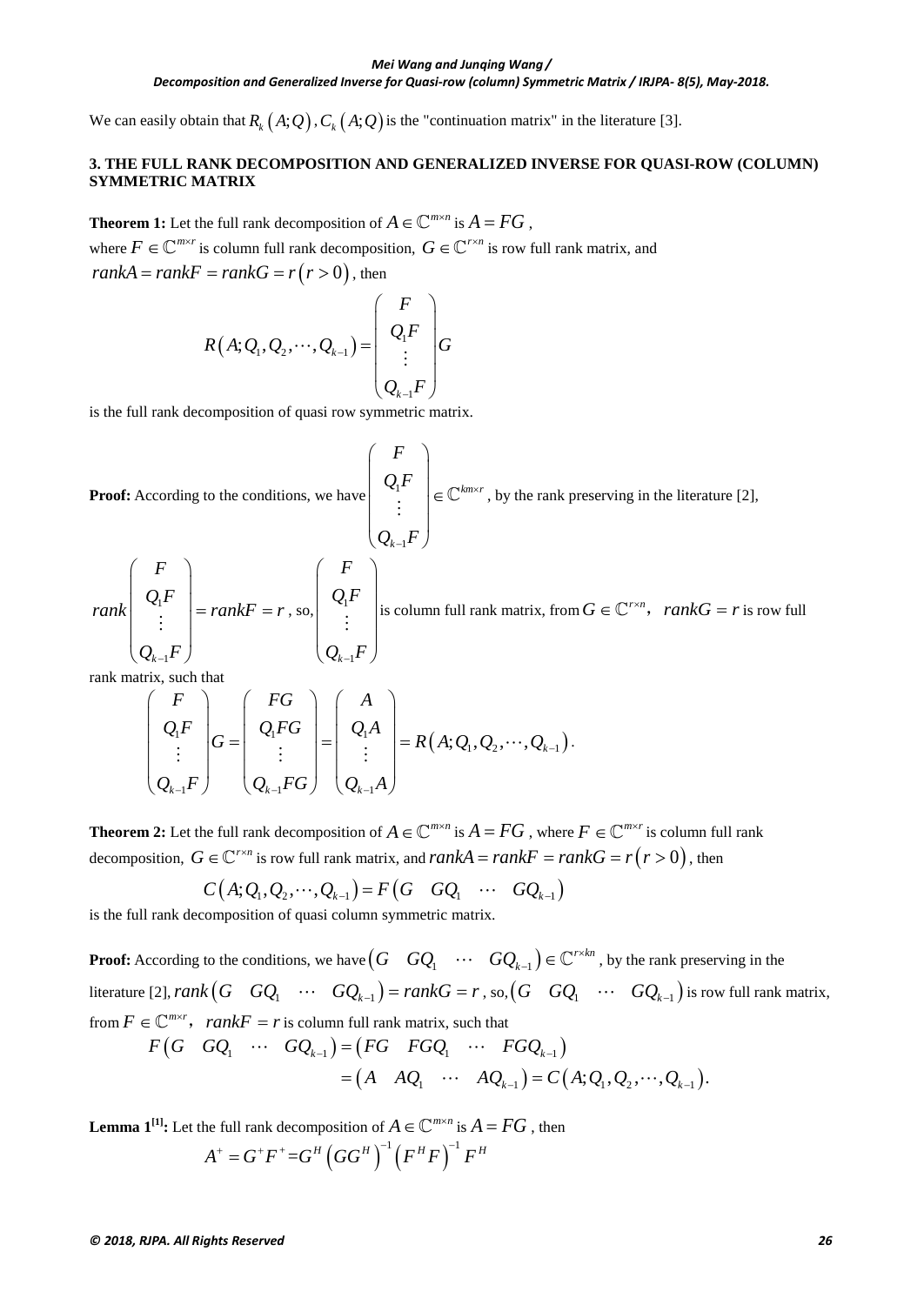### *Decomposition and Generalized Inverse for Quasi-row (column) Symmetric Matrix / IRJPA- 8(5), May-2018.*

**Theorem 3:** Let the full rank decomposition of  $A \in \mathbb{C}^{m \times n}$  is  $A = FG$ , where  $F \in \mathbb{C}^{m \times r}$  is column full rank decomposition,  $G \in \mathbb{C}^{r \times n}$  is row full rank matrix, and  $rankA = rankF = rankG = r(r > 0)$ , then

(1) The Moore-Penrose inverse of the quasi row symmetric matrix  $R(A; Q_1, Q_2, \cdots, Q_{k-1})$  is:

$$
\left[R(A;Q_1,Q_2,\cdots,Q_{k-1})\right]^+=\frac{1}{k}\left(A^+ \quad A^+Q_1^H \quad \cdots \quad A^+Q_{k-1}^H\right),
$$

(2) The Moore-Penrose inverse of the quasi column symmetric matrix  $C(A; Q_1, Q_2, \dots, Q_{k-1})$  is:

$$
\[C(A; Q_1, Q_2, \cdots, Q_{k-1})]^+ = \frac{1}{k} \begin{pmatrix} A^+ \\ Q_1^H A^+ \\ \vdots \\ Q_{k-1}^H A^+ \end{pmatrix}.
$$

**Proof:** Let the full rank decomposition of  $A \in \mathbb{C}^{m \times n}$  is  $A = FG$ , by theorem 1, we have

$$
R(A; Q_1, Q_2, \cdots, Q_{k-1}) = \begin{pmatrix} F \\ Q_1 F \\ \vdots \\ Q_{k-1} F \end{pmatrix} G
$$

is the full rank decomposition of  $R(A; Q_1, Q_2, \dots, Q_{k-1})$ , and

 $C(A; Q_1, Q_2, \dots, Q_{k-1}) = F(G \cdot GQ_1 \cdot \dots \cdot GQ_{k-1})$  is the full rank decomposition of  $C(A; Q_1, Q_2, \dots, Q_{k-1})$ , by lemma 1,we have  $A^+ = G^+F^+ = G^H \left(GG^H\right)^{-1} \left(F^H F\right)^{-1} F^H$ , therefore:

$$
\begin{aligned}\n\left[R(A;Q_1,Q_2,\cdots,Q_{k-1})\right]^+ &= G^H \left(GG^H\right)^{-1} \left[\begin{pmatrix} F \\ Q_1F \\ \vdots \\ Q_{k-1}F \end{pmatrix}^H \begin{pmatrix} F \\ Q_1F \\ \vdots \\ Q_{k-1}F \end{pmatrix}^{-1} \begin{pmatrix} F \\ Q_1F \\ \vdots \\ Q_{k-1}F \end{pmatrix}^{-1} \begin{pmatrix} F \\ Q_1F \\ \vdots \\ Q_{k-1}F \end{pmatrix}^H \\
&= G^H \left(GG^H\right)^{-1} \left[kF^H F\right]^{-1} \left(F^H F^H Q_1^H \cdots F^H Q_{k-1}^H\right) \\
&= \frac{1}{k} \left(A^+ A^+ Q_1^H \cdots A^+ Q_{k-1}^H\right),\n\end{aligned}
$$

$$
\begin{aligned}\n\left[C(A; Q_1, Q_2, \cdots, Q_{k-1})\right]^+ \\
&= \left(G \quad GQ_1 \quad \cdots \quad GQ_{k-1}\right)^H \left[\left(G \quad GQ_1 \quad \cdots \quad GQ_{k-1}\right) \left(G \quad GQ_1 \quad \cdots \quad GQ_{k-1}\right)^H\right]^{-1} \left(F^H F\right)^{-1} F^H \\
&= \left(G^H \quad Q_1^H G^H \quad \cdots \quad Q_{k-1}^H G^H\right)^T \left[kGG^H\right]^{-1} \left(F^H F\right)^{-1} F^H \\
&= \frac{1}{k} \begin{pmatrix} A^+ \\ Q_1^H A^+ \\ \vdots \\ Q_{k-1}^H A^+ \end{pmatrix}.\n\end{aligned}
$$

### **4. THE SINGULAR DECOMPOSITION AND GENERALIZED INVERSE FOR QUASI-ROW (COLUMN) SYMMETRIC MATRIX**

**Theorem 4:** Let the singular decomposition of  $A \in \mathbb{C}^{m \times n}$  (rankA = r > 0) is  $A = UDV^H$ , where U is a *m* -order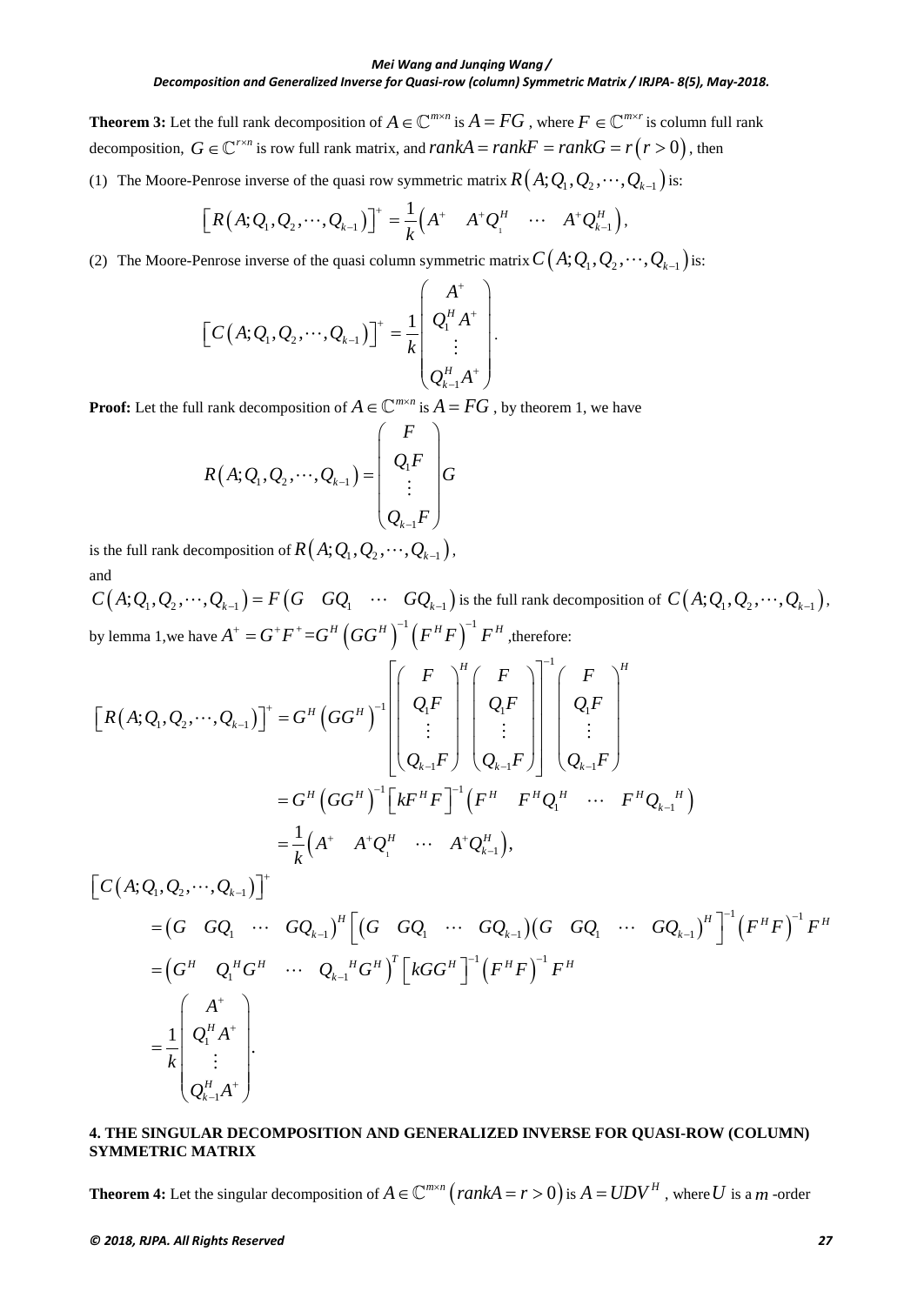### *Decomposition and Generalized Inverse for Quasi-row (column) Symmetric Matrix / IRJPA- 8(5), May-2018.*

unitary matrix, *V* is an *n* -order unitary matrix,  $D = \begin{pmatrix} \Sigma & O \\ O & O \end{pmatrix}$ ,  $\Sigma = diag(\sigma_1, \sigma_2, \dots, \sigma_r)$  and the

 $\sigma_1 \ge \sigma_2 \ge \cdots \ge \sigma_r > 0$  is the positive singular value of matrix A. Then there is singular value decomposition for the quasi row symmetric matrix  $R(A; Q_1, Q_2, \dots, Q_{k-1}) \in \mathbb{C}^{km \times n}$ :

$$
R(A; Q_1, Q_2, \cdots, Q_{k-1}) = XTV^H
$$

if: (1) 
$$
X = (X_1, X_2)
$$
 where  $X_1 = R\left(\frac{1}{\sqrt{k}}U; Q_1, Q_2, \cdots, Q_{k-1}\right), X_2 \in \mathbb{C}^{m+1 \times km}, X_2^H X_1 = 0,$ 

such that  $X = (X_1, X_2)$  is a unitary matrix;

(2) 
$$
T = \begin{pmatrix} \Delta & 0 \\ 0 & 0 \end{pmatrix}, \Delta = diag\left(\sqrt{k}\sigma_1, \sqrt{k}\sigma_2, \cdots, \sqrt{k}\sigma_r\right).
$$

**Proof:** 1) Form

 $R(A; Q_1, Q_2, \cdots, Q_{k-1})^H R(A; Q_1, Q_2, \cdots, Q_{k-1}) = kA^H A = kVD^H U^H UDV^H = VkD^2V^H,$ So,  $\sqrt{k}\sigma_1, \sqrt{k}\sigma_2, \cdots, \sqrt{k}\sigma_r$  is the positive singular value of  $R(A; Q_1, Q_2, \cdots, Q_{k-1})^H$   $R(A; Q_1, Q_2, \cdots, Q_{k-1})$ , according to the definition of the singular value, we know that  $\sqrt{k}\sigma_1, \sqrt{k}\sigma_2, \cdots, \sqrt{k}\sigma_r$  must be singular value of  $R(A; Q_1, Q_2, \cdots, Q_{k-1}).$ 

2) Suppose 
$$
X_1 = R\left(\frac{1}{\sqrt{k}}U; Q_1, Q_2, \dots, Q_{k-1}\right)
$$
 then  
\n
$$
X_1^H X_1 = \left(\frac{1}{\sqrt{k}}U^H \frac{1}{\sqrt{k}}U^H Q_1^H \dots \frac{1}{\sqrt{k}}U^H Q_{k-1}^H\right) \begin{pmatrix} \frac{1}{\sqrt{k}}U\\ Q_1 \frac{1}{\sqrt{k}}U\\ \vdots\\ Q_{k-1} \frac{1}{\sqrt{k}}U \end{pmatrix} = I.
$$

Therefore, there is another arbitrary matrix  $X_2$  such that  $X = (X_1, X_2)$  is a unitary matrix and  $X_2^H X_1 = 0$ .

3) Since 
$$
X^H R(A; Q_1, Q_2, \dots, Q_{k-1}) V = \begin{pmatrix} X_1^H \\ X_2^H \end{pmatrix} R(A; Q_1, Q_2, \dots, Q_{k-1}) V = \begin{pmatrix} X_1^H R(A; Q_1, Q_2, \dots, Q_{k-1}) V \\ X_2^H R(A; Q_1, Q_2, \dots, Q_{k-1}) V \end{pmatrix}
$$
  
and,

$$
X_1^{\ H}R(A; Q_1, Q_2, \cdots, Q_{k-1})V = \left(\frac{1}{\sqrt{k}}U^H \frac{1}{\sqrt{k}}U^H Q_1^H \cdots \frac{1}{\sqrt{k}}U^H Q_{k-1}^H\right)\begin{pmatrix} A \\ Q_1 A \\ \vdots \\ Q_{k-1} A \end{pmatrix}V
$$
  
=  $\sqrt{k}U^H A V = kD^2 = T.$ 

but,

$$
X_2^H R(A; Q_1, Q_2, \cdots, Q_{k-1}) V = X_2^H R(AV; Q_1, Q_2, \cdots, Q_{k-1}) = X_2^H R(UD; Q_1, Q_2, \cdots, Q_{k-1})
$$
  
=  $X_2^H R\left(\frac{1}{\sqrt{k}}U; Q_1, Q_2, \cdots, Q_{k-1}\right) \sqrt{k}D = X_2^H X_1 \sqrt{k}D = 0.$   
where  $X^H R(A; O_1, Q_2, \cdots, Q_{k-1}) V - T$ 

Thus, we have  $X \cap R(A; Q_1, Q_2, \dots, Q_{k-1} | V = I$ .

#### *© 2018, RJPA. All Rights Reserved 28*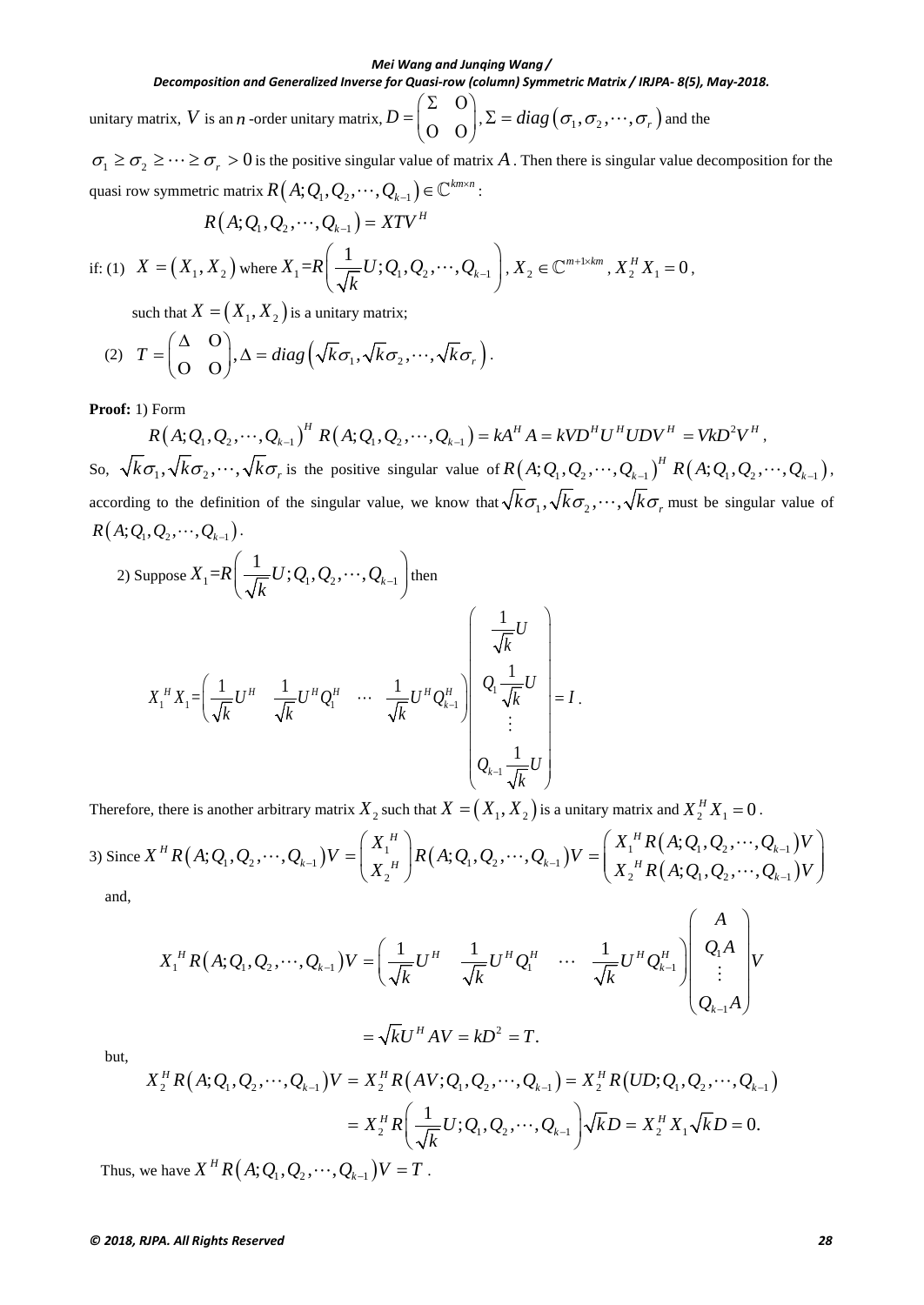**Theorem 5:** Let the singular decomposition of  $A \in \mathbb{C}^{m \times n}$  (rankA = r > 0) is  $A = UDV^H$ , where U is a *m* -order unitary matrix, *V* is an *n* -order unitary matrix,  $D = \begin{pmatrix} \Sigma & O \\ O & O \end{pmatrix}$ ,  $\Sigma = diag(\sigma_1, \sigma_2, \dots, \sigma_r)$  and the

 $\sigma_1 \ge \sigma_2 \ge \cdots \ge \sigma_r > 0$  is the positive singular value of matrix A. Then there is singular value decomposition for the quasi column symmetric matrix  $C(A; Q_1, Q_2, \dots, Q_{k-1}) \in \mathbb{C}^{m \times kn}$ :

$$
C(A; Q_1, Q_2, \cdots, Q_{k-1}) = UTY^H
$$

if: (1) 
$$
Y = (Y_1, Y_2)
$$
 where  $Y_1 = C\left(\frac{1}{\sqrt{k}}V^H; Q_1^H, Q_2^H, \cdots, Q_{k-1}^H\right), Y_2 \in \mathbb{C}^{n+1 \times kn}, Y_2^H Y_1 = 0$ ,

such that  $Y = (Y_1, Y_2)$  is a unitary matrix;

$$
(2) T = \begin{pmatrix} \Delta & O \\ O & O \end{pmatrix}, \Delta = diag\left(\sqrt{k}\sigma_1, \sqrt{k}\sigma_2, \cdots, \sqrt{k}\sigma_r\right).
$$

The proof is similar to Theorem 4, and it is no longer proved here.

**Lemma 2**<sup>[1]</sup>: Let the singular decomposition of  $A \in \mathbb{C}^{m \times n}$  (*rankA* = *r* > 0) is  $A = UDV^H$ , where *U* is a *m* -order unitary matrix, *V* is an *n* -order unitary matrix,  $D = \begin{pmatrix} \Sigma & O \\ O & O \end{pmatrix}$ ,  $\Sigma = diag(\sigma_1, \sigma_2, \dots, \sigma_r)$  and the  $\sigma_1 \geq \sigma_2 \geq \cdots \geq \sigma_r > 0$  is the positive singular value of matrix A. Then

$$
A^+ = V D^{-1} U^H
$$

is the Moore-Penrose inverse of matrix *A* .

**Theorem 6:** Let the singular decomposition of  $A \in \mathbb{C}^{m \times n}$   $\left(\text{rank}A = r > 0\right)$  is  $A = UDV^H$ , then:

(1) The Moore-Penrose inverse of the quasi row symmetric matrix  $R(A; Q_1, Q_2, \cdots, Q_{k-1})$  is:

$$
\left[R(A;Q_1,Q_2,\cdots,Q_{k-1})\right]^+=\frac{1}{k}\left(A^+ \quad A^+Q_1^H \quad \cdots \quad A^+Q_{k-1}^H\right);
$$

(2) The Moore-Penrose inverse of the quasi column symmetric matrix  $C(A; Q_1, Q_2, \cdots, Q_{k-1})$  is:

$$
\[C(A; Q_1, Q_2, \cdots, Q_{k-1})\]^{+} = \frac{1}{k} \begin{pmatrix} A^{+} \\ Q_1^{H} A^{+} \\ \vdots \\ Q_{k-1}^{H} A^{+} \end{pmatrix}.
$$

**Proof:** By theorem 4,  $R(A; Q_1, Q_2, \dots, Q_{k-1}) = XTV^H$  is the singular value decomposition for the quasi row symmetric matrix  $R(A; Q_1, Q_2, \cdots, Q_{k-1})$ , thus, by lemma 2,

$$
\[R(A; Q_1, Q_2, \cdots, Q_{k-1})\]^{+} = VT^{-1}X^H = \frac{1}{\sqrt{k}}VD^{-1}X_1^H
$$
  

$$
= \frac{1}{k}\left(VD^{-1}U^H \quad VD^{-1}U^HQ_1^H \quad \cdots \quad VD^{-1}U^HQ_{k-1}^H\right)
$$
  

$$
= \frac{1}{k}\left(A^+ \quad A^+Q_1^H \quad \cdots \quad A^+Q_{k-1}^H\right).
$$

The proof of conclusion (2) is similar to conclusion (1), we no longer prove it again.

#### *© 2018, RJPA. All Rights Reserved 29*